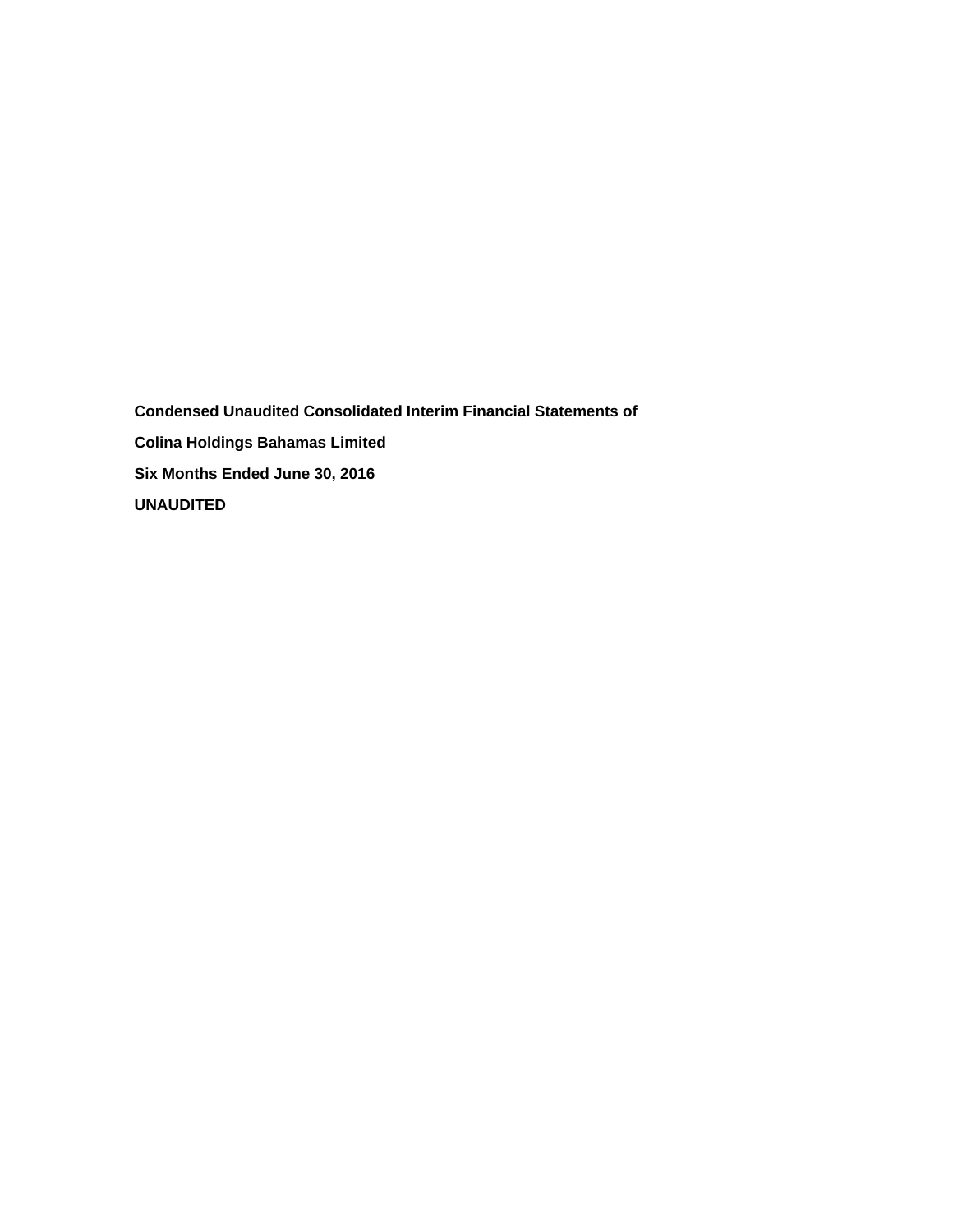## **Message from the Chairman**

Dear Shareholders,

I am pleased to report that the Company has continued with its strong performance through the second quarter of 2016, with growth in earnings per share and an \$18.5 million increase in total assets.

Net income attributable to the Company's ordinary shareholders increased to \$8.1 million or \$0.33 per ordinary share for the six months ended June 30, 2016, compared to \$5.9 million or \$0.24 per ordinary share for the same period in the prior year.

Total gross premium revenues totalled \$65.4 million compared to \$72.9 million for the six months ended June 30, 2016, with \$5.9 million or 80% of the decrease attributed primarily to a fluctuations in premium revenues in respect of the Company's participation in reinsurance facilities. Gross policyholder benefits were lower than the prior year experience totalling \$42.1 million for the six months ended June 30, 2016. Fluctuations in mark to market adjustments have resulted in net investment income decreasing to \$14.6 million through the second quarter of 2016 compared to \$19.2 million for the same period in the prior year.

Total equity grew by \$6.0 million to \$175.8 million at June 30, 2016 and is net of distributions to ordinary shareholders of \$3.9 million and to preference shareholders of \$1.3 million.

Total assets have increased to \$729.4 million as at June 30, 2016, compared to \$710.9 million as at December 31, 2015. Invested assets remain a significant proportion of the asset base, comprising 80.3% of total assets.

As always, I speak for the Board of Directors in thanking our shareholders for their respect and loyalty. Colina remains committed to continue our growth in our core businesses while delivering value to every stakeholder.

\_\_\_\_\_\_\_\_\_\_\_\_\_\_\_\_\_\_\_\_\_\_\_\_\_\_\_\_

Terence Hilts Chairman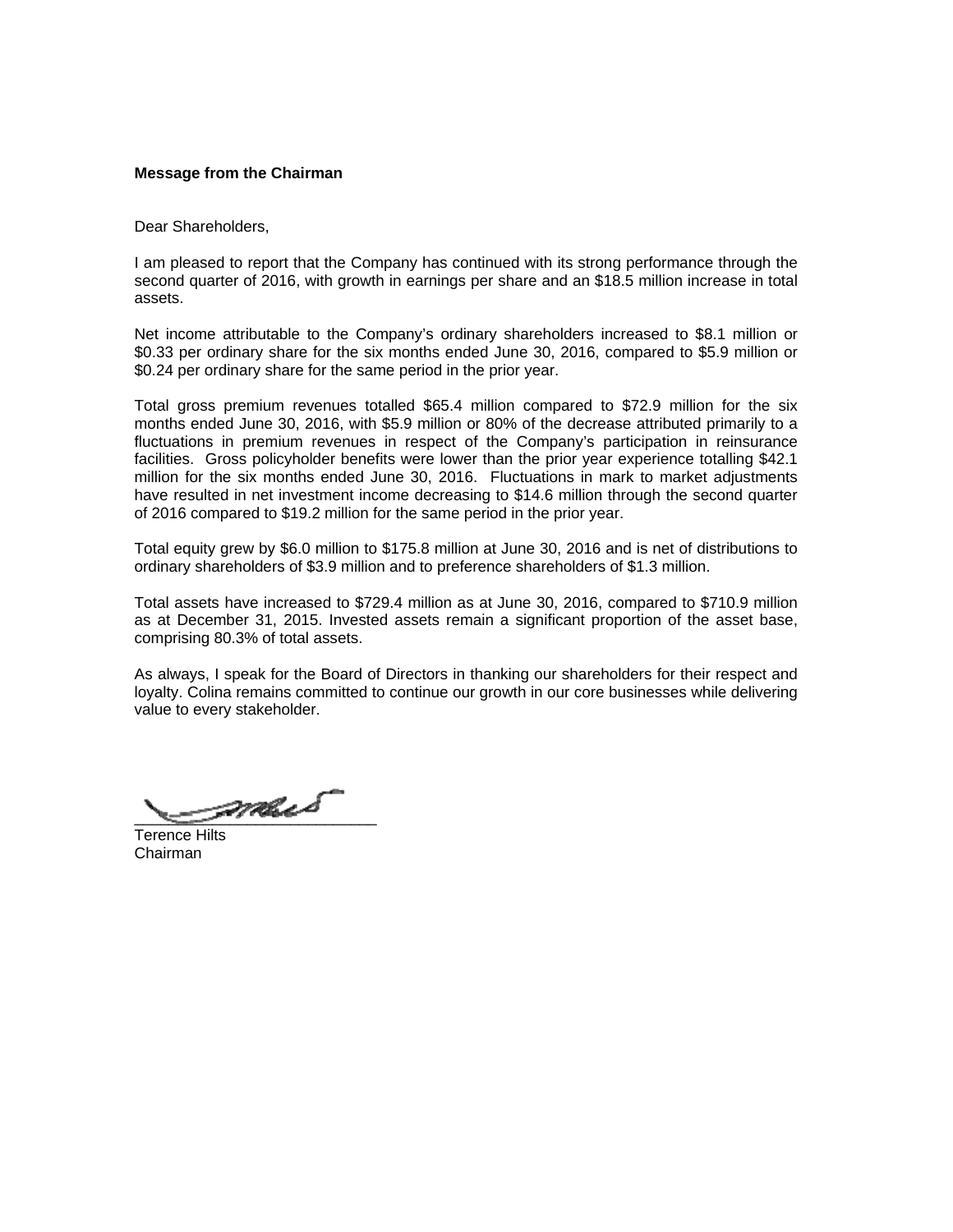## **COLINA HOLDINGS BAHAMAS LIMITED Unaudited Consolidated Interim Statement of Financial Position**

As at June 30, 2016 with comparative figures as at December 31, 2015 (Expressed in Bahamian dollars)

|                                                  | <b>June 30,</b><br>2016 |             | December 31,<br>2015 |
|--------------------------------------------------|-------------------------|-------------|----------------------|
| <b>ASSETS</b>                                    |                         |             |                      |
| Term deposits                                    | \$                      | 44,172,090  | \$<br>44,905,119     |
| Investment securities and other financial assets |                         | 362,196,532 | 363,193,466          |
| Mortgages and commercial loans                   |                         | 40,599,374  | 42,504,002           |
| Policy loans                                     |                         | 69,980,198  | 70,138,729           |
| Investment properties                            |                         | 55,155,357  | 55,155,393           |
| Investment in associates                         |                         | 13,274,251  | 12,067,214           |
| Total invested assets                            |                         | 585,377,802 | 587,963,923          |
| Cash and demand balances                         |                         | 33,185,440  | 29,309,126           |
| Receivables and other assets                     |                         | 74,725,831  | 56,609,050           |
| Property and equipment                           |                         | 19,158,803  | 19,787,836           |
| Goodwill                                         |                         | 13,469,916  | 13,469,916           |
| Other intangible assets                          |                         | 3,503,958   | 3,735,805            |
| <b>Total assets</b>                              | \$                      | 729,421,750 | \$<br>710,875,656    |
| <b>LIABILITIES</b>                               |                         |             |                      |
| Provision for future policy benefits             | \$                      | 395,389,530 | \$<br>387, 181, 176  |
| Policy dividends on deposit                      |                         | 27,839,275  | 27,783,495           |
| Total policy liabilities                         |                         | 423,228,805 | 414,964,671          |
| Repurchase agreement                             |                         | 35,000,000  | 35,000,000           |
| Other liabilities                                |                         | 95,366,978  | 91,117,762           |
| <b>Total liabilities</b>                         |                         | 553,595,783 | 541,082,433          |
| <b>EQUITY</b>                                    |                         |             |                      |
| Ordinary shares                                  |                         | 24,729,613  | 24,729,613           |
| Treasury shares                                  |                         | (50, 549)   | (50, 549)            |
| Share premium                                    |                         | 5,960,299   | 5,960,299            |
| <b>Revaluation reserve</b>                       |                         | 12,081,434  | 10,753,156           |
| Retained earnings                                |                         | 70,911,806  | 66,760,641           |
| Total ordinary shareholders' equity              |                         | 113,632,603 | 108,153,160          |
| Preference shares                                |                         | 42,500,000  | 42,500,000           |
| Total shareholders' equity                       |                         | 156,132,603 | 150,653,160          |
| Non-controlling interests                        |                         | 19,693,364  | 19,140,063           |
| <b>Total equity</b>                              |                         | 175,825,967 | 169,793,223          |
| <b>Total liabilities and equity</b>              | \$                      | 729,421,750 | \$<br>710,875,656    |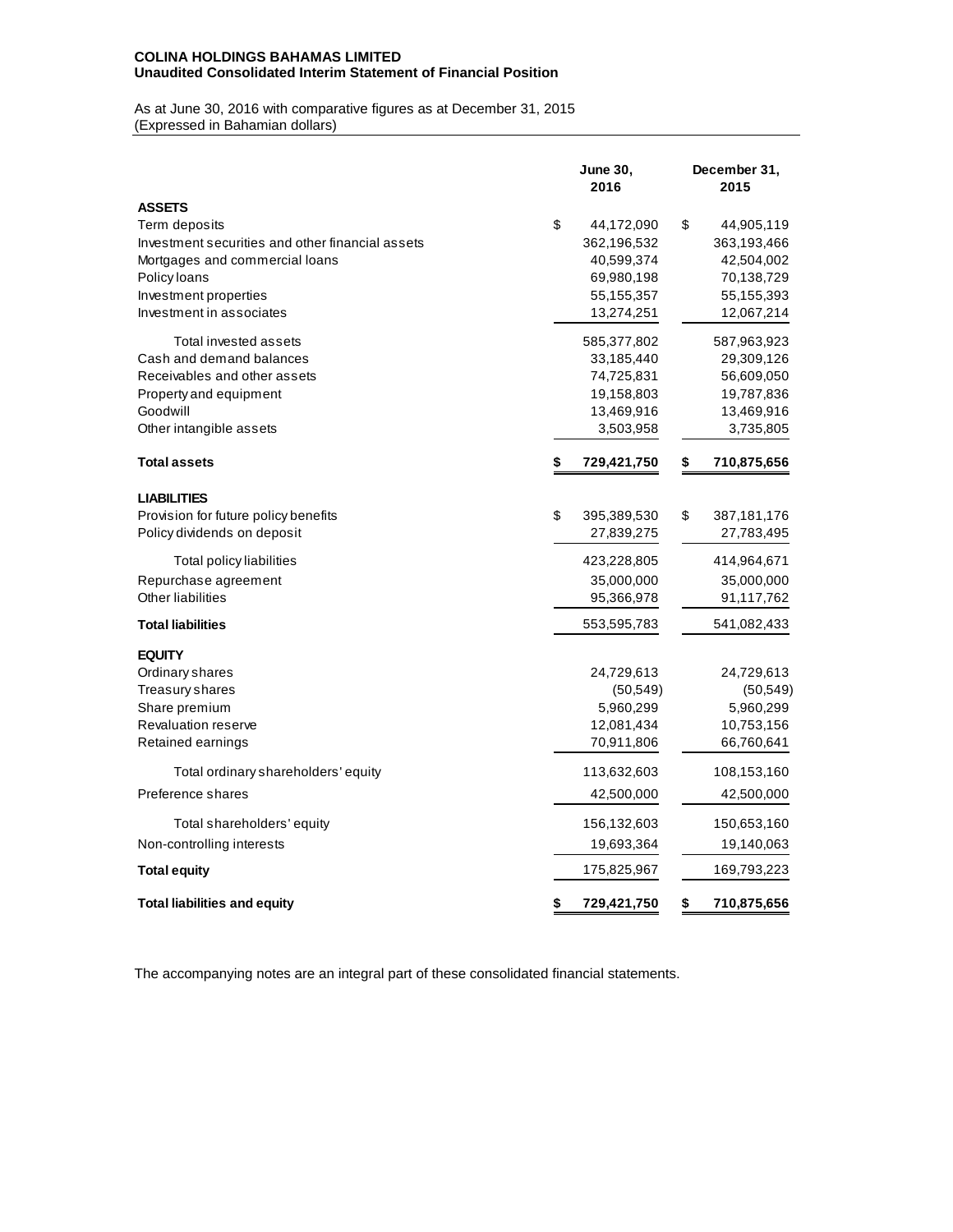#### **COLINA HOLDINGS BAHAMAS LIMITED Unaudited Consolidated Interim Statement of Income**

# For the six months ended June 30, 2016 with comparative figures for the six months ended June 30, 2015

(Expressed in Bahamian dollars)

|                                                 | <b>6 Months Ended</b><br>June 30, 2016 | <b>6 Months Ended</b><br>June 30, 2015 |
|-------------------------------------------------|----------------------------------------|----------------------------------------|
| <b>Revenues:</b>                                |                                        |                                        |
| Premium revenue                                 | \$<br>65,447,866                       | \$<br>72,962,032                       |
| Less: Reinsurance premiums                      | 5,692,756                              | 6,160,935                              |
| Net premium revenue                             | 59,755,110                             | 66,801,097                             |
| Net investment income                           | 14,580,252                             | 19,211,576                             |
| Share of net gain of associates                 | 1,207,037                              | 929,661                                |
| Net commission income                           | 1,624,086                              | 1,525,028                              |
| Investment management and other fees            | 4,794,893                              | 3,060,537                              |
| Other income                                    | 1,597,657                              | 934,768                                |
| Total revenues                                  | 83,559,035                             | 92,462,667                             |
| <b>Benefits and expenses:</b>                   |                                        |                                        |
| Policyholders' benefits                         | 42,125,294                             | 49,754,160                             |
| Less: Reinsurance recoveries                    | 3,518,811                              | 4,071,838                              |
| Net policyholders' benefits                     | 38,606,483                             | 45,682,322                             |
| Changes in provision for future policy benefits | 8,208,354                              | 9,267,962                              |
| General and administrative expenses             | 18,926,918                             | 22,017,539                             |
| Commissions                                     | 4,964,815                              | 5,298,964                              |
| Premium and other tax expense                   | 1,752,845                              | 1,988,462                              |
| Finance costs                                   | 591,461                                | 591,749                                |
| Other expenses                                  | 708,826                                | 343,088                                |
| Total benefits and expenses                     | 73,759,702                             | 85,190,086                             |
| Net income for the period:                      | \$<br>9,799,333                        | \$<br>7,272,581                        |
| Net income attributable to:                     |                                        |                                        |
| Equity shareholders of the Company              | \$<br>9,436,029                        | \$<br>7,137,812                        |
| Non-controlling interests                       | 363,304                                | 134,769                                |
| Net income for the period                       | \$<br>9,799,333                        | \$<br>7,272,581                        |
| Basic earnings per ordinary share (Note 4)      | \$<br>0.33                             | 0.24<br>\$                             |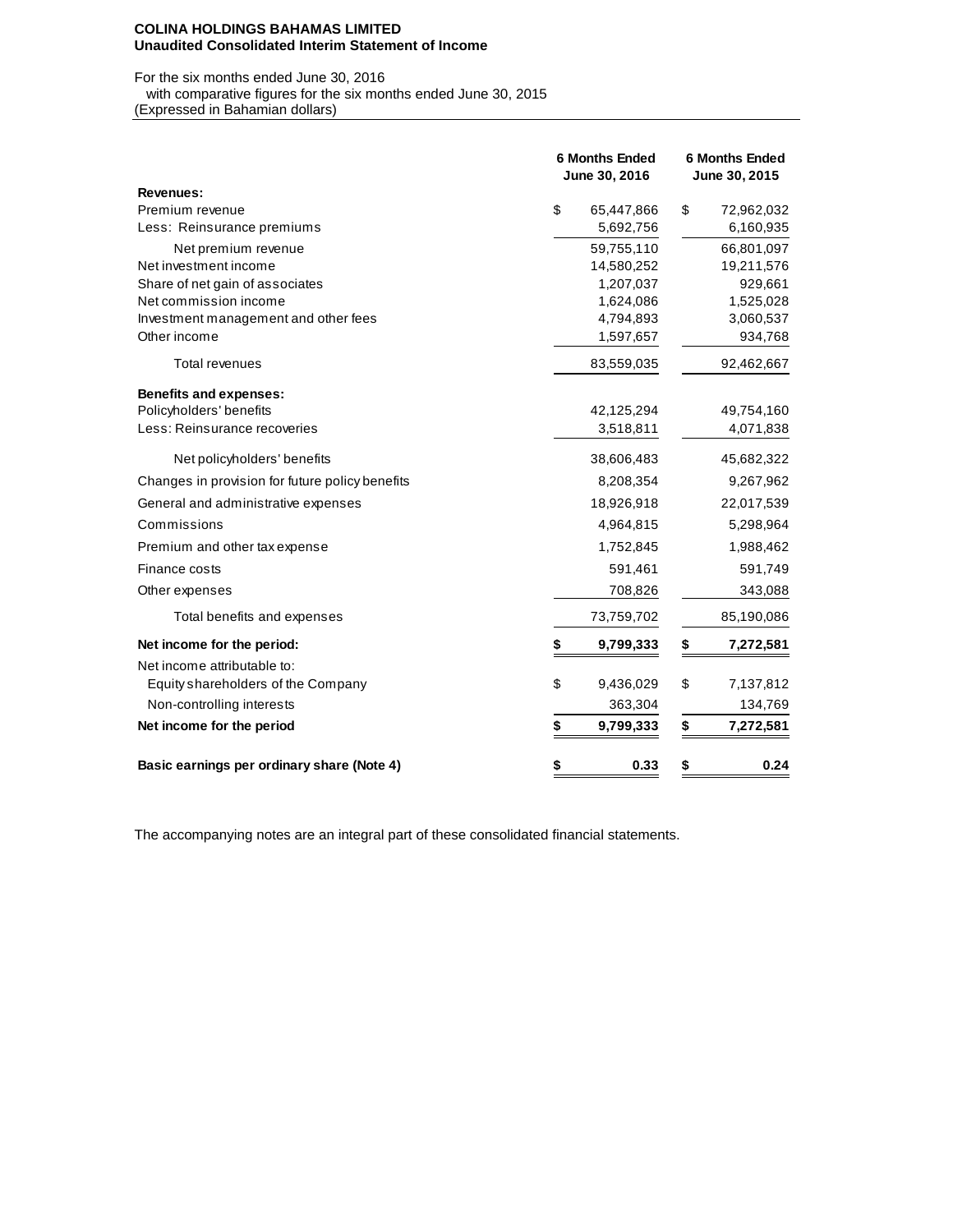## **COLINA HOLDINGS BAHAMAS LIMITED Unaudited Consolidated Interim Statement of Comprehensive Income**

For the six months ended June 30, 2016

with comparative figures for the six months ended June 30, 2015

(Expressed in Bahamian dollars)

|                                               | 6 Months Ended<br>June 30, 2016 |            |                | 6 Months Ended<br>June 30, 2015 |  |  |  |  |
|-----------------------------------------------|---------------------------------|------------|----------------|---------------------------------|--|--|--|--|
| Net income for the period                     | \$                              | 9.799.333  | \$             | 7,272,581                       |  |  |  |  |
| Other comprehensive gains:                    |                                 |            |                |                                 |  |  |  |  |
| Change in available-for-sale financial assets |                                 | 1,328,278  |                | 646,300                         |  |  |  |  |
| Total comprehensive income for the period     | 11,127,611                      |            | 7,918,881<br>S |                                 |  |  |  |  |
| Attributable to:                              |                                 |            |                |                                 |  |  |  |  |
| Equity shareholders of the Company            | \$                              | 10.764.307 | \$             | 7,784,112                       |  |  |  |  |
| Non-controlling interests                     |                                 | 363,304    |                | 134,769                         |  |  |  |  |
| Total comprehensive income for the period     | 11,127,611<br>\$                |            | \$             | 7,918,881                       |  |  |  |  |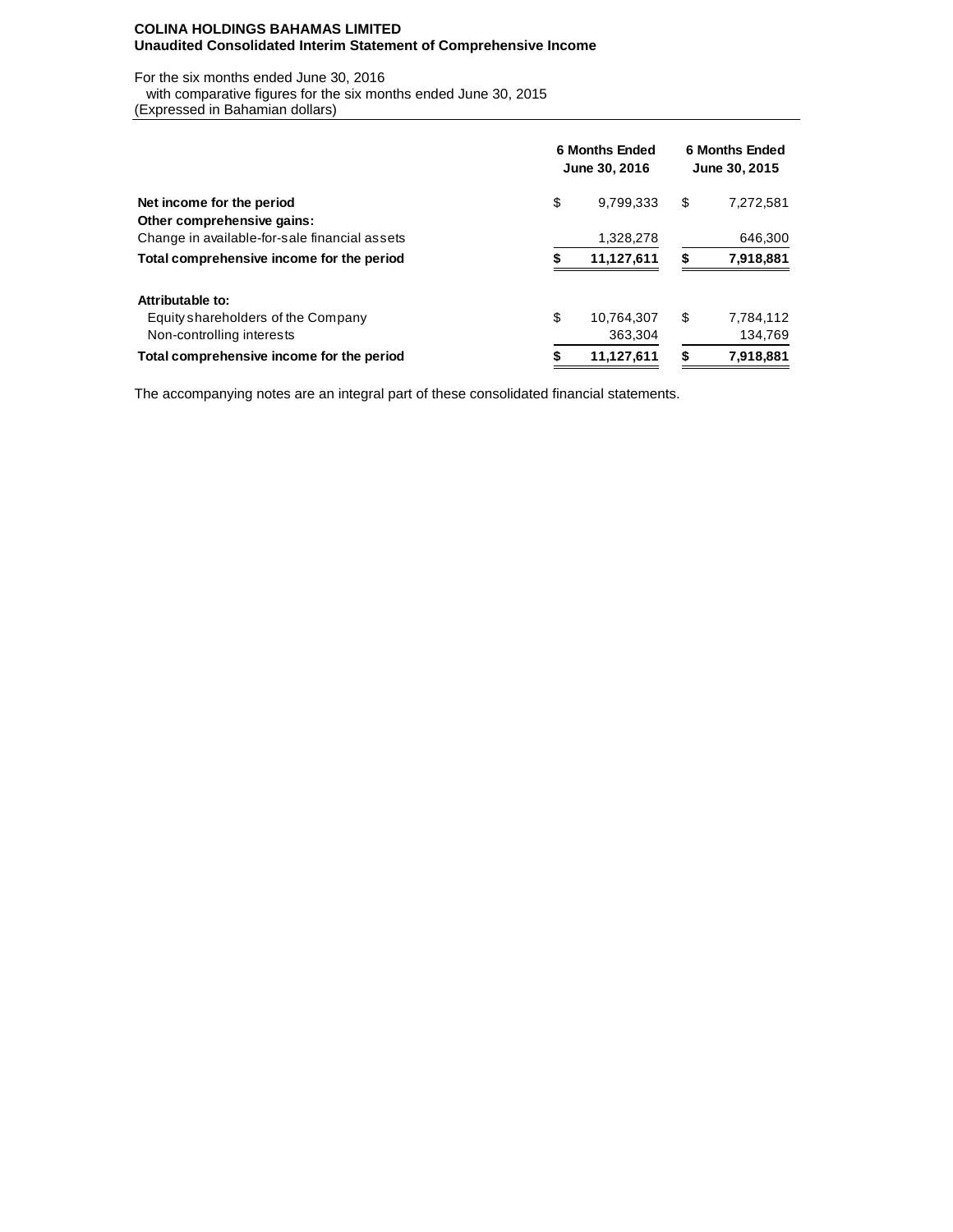#### **COLINA HOLDINGS BAHAMAS LIMITED Unaudited Consolidated Interim Statement of Income**

For the three months ended June 30, 2016 with comparative figures for the three months ended June 30, 2015

(Expressed in Bahamian dollars)

|                                                 | <b>3 Months Ended</b><br>June 30, 2016 |            | <b>3 Months Ended</b><br>June 30, 2015 |
|-------------------------------------------------|----------------------------------------|------------|----------------------------------------|
| Revenues:                                       |                                        |            |                                        |
| Premium revenue                                 | \$                                     | 32,395,375 | \$<br>34,920,237                       |
| Less: Reinsurance premiums                      |                                        | 2,681,185  | 3,144,218                              |
| Net premium revenue                             |                                        | 29,714,190 | 31,776,019                             |
| Net investment income                           |                                        | 7,729,337  | 10,439,014                             |
| Share of net gain of associates                 |                                        | 545,533    | 500,867                                |
| Net commission income                           |                                        | 778,362    | 655,114                                |
| Investment management and other fees            |                                        | 1,988,287  | 284,048                                |
| Other income                                    |                                        | 1,560,399  | 544,026                                |
| Total revenues                                  |                                        | 42,316,108 | 44,199,088                             |
| <b>Benefits and expenses:</b>                   |                                        |            |                                        |
| Policyholders' benefits                         |                                        | 21,412,555 | 23,621,420                             |
| Less: Reinsurance recoveries                    |                                        | 1,215,942  | 1,965,811                              |
| Net policyholders' benefits                     |                                        | 20,196,613 | 21,655,609                             |
| Changes in provision for future policy benefits |                                        | 4,421,774  | 4,094,502                              |
| General and administrative expenses             |                                        | 9,440,144  | 12,049,055                             |
| Commissions                                     |                                        | 2,533,948  | 2,706,146                              |
| Premium and other tax expense                   |                                        | 831,416    | 1,058,074                              |
| Finance costs                                   |                                        | 242,696    | 405,509                                |
| Other expenses                                  |                                        | 407,061    | 38,810                                 |
| Total benefits and expenses                     |                                        | 38,073,652 | 42,007,705                             |
| Net income for the period:                      | \$                                     | 4,242,456  | \$<br>2,191,383                        |
| Net income attributable to:                     |                                        |            |                                        |
| Equity shareholders of the Company              | \$                                     | 4,008,920  | \$<br>2,161,942                        |
| Non-controlling interests                       |                                        | 233,536    | 29,441                                 |
| Net income for the period                       | \$                                     | 4,242,456  | \$<br>2,191,383                        |
| Basic earnings per share (Note 4)               | \$                                     | 0.14       | \$<br>0.06                             |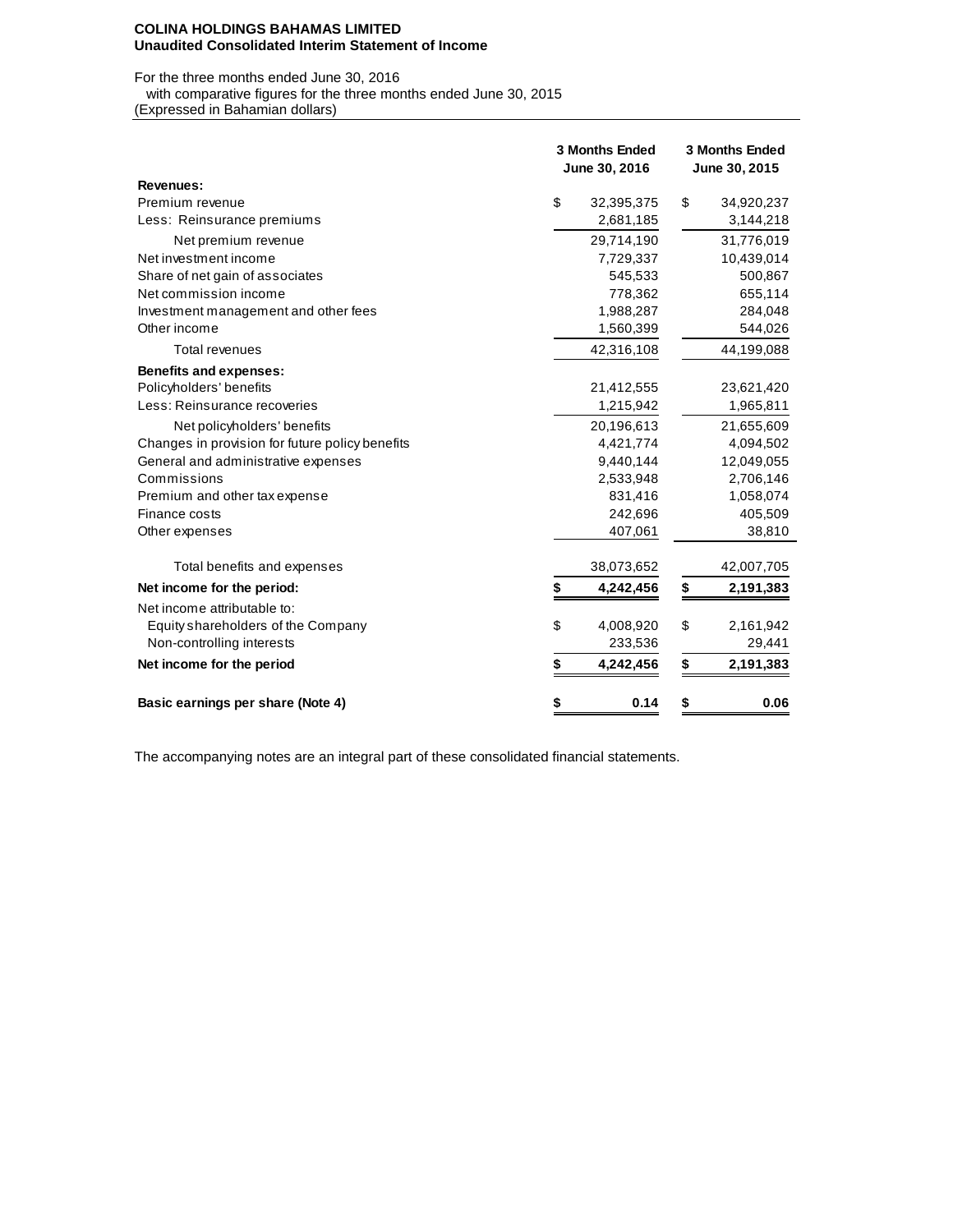## **COLINA HOLDINGS BAHAMAS LIMITED Unaudited Consolidated Interim Statement of Comprehensive Income**

For the three months ended June 30, 2016

 with comparative figures for the three months ended June 30, 2015 (Expressed in Bahamian dollars)

|                                               | <b>3 Months Ended</b><br>June 30, 2016 |           |    | <b>3 Months Ended</b><br>June 30, 2015 |  |  |  |
|-----------------------------------------------|----------------------------------------|-----------|----|----------------------------------------|--|--|--|
| Net income for the period                     | \$                                     | 4,242,456 | \$ | 2,191,383                              |  |  |  |
| Other comprehensive gains:                    |                                        |           |    |                                        |  |  |  |
| Change in available-for-sale financial assets |                                        | 725,793   |    | 357,164                                |  |  |  |
| Total comprehensive income for the period     |                                        | 4,968,249 | \$ | 2,548,547                              |  |  |  |
| Attributable to:                              |                                        |           |    |                                        |  |  |  |
| Equity shareholders of the Company            | \$                                     | 4.734.713 | \$ | 2,519,106                              |  |  |  |
| Non-controlling interests                     |                                        | 233,536   |    | 29,441                                 |  |  |  |
| Total comprehensive income for the period     | 4,968,249<br>S                         |           | \$ | 2,548,547                              |  |  |  |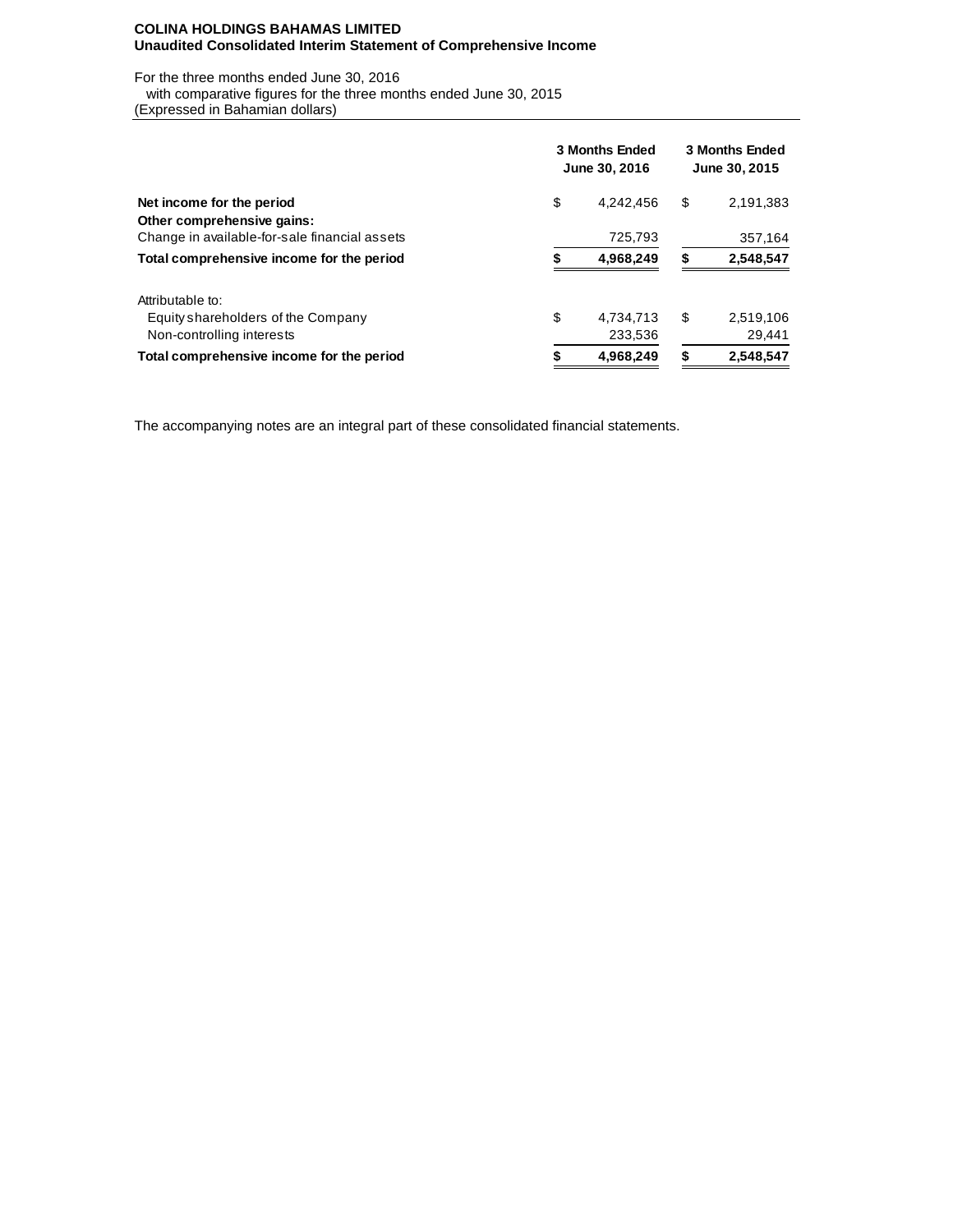#### **COLINA HOLDINGS BAHAMAS LIMITED Unaudited Consolidated Statement of Changes in Equity**

## For the six months ended June 30, 2016

 with comparative figures for the six months ended June 30, 2015 (Expressed in Bahamian dollars)

|                                                                                           | Ordinary<br><b>Share</b><br>Capital |    | <b>Treasurv</b><br><b>Shares</b> |    | <b>Share</b><br>Premium  | <b>Revaluation</b><br>Reserve |      | Preference<br><b>Share</b><br>Capital |      | <b>Retained</b><br>Earnings | Non-controlling<br><b>Interests</b> |      | <b>Total</b><br>Equity |
|-------------------------------------------------------------------------------------------|-------------------------------------|----|----------------------------------|----|--------------------------|-------------------------------|------|---------------------------------------|------|-----------------------------|-------------------------------------|------|------------------------|
| Balance, January 1, 2015<br>Net gain on remeasurement of<br>available-for-sale securities | 24,729,613                          | \$ | $(50, 549)$ \$                   |    | 5,960,299 \$             | 10,148,509                    | - \$ | 40,500,000                            | -S   | 58,665,932 \$               | 17,726,016                          | -96  | 157,679,820            |
| to fair value                                                                             |                                     |    |                                  |    |                          | 646,300                       |      |                                       |      |                             |                                     |      | 646,300                |
| Net income for the period                                                                 |                                     |    |                                  |    |                          |                               |      |                                       |      | 7,137,812                   | 134,769                             |      | 7,272,581              |
| Changes in non-controlling interests                                                      |                                     |    |                                  |    |                          |                               |      |                                       |      |                             | 415,399                             |      | 415,399                |
| Distributions by subsidiaries                                                             |                                     |    |                                  |    |                          |                               |      |                                       |      | (7,000)                     |                                     |      | (7,000)                |
| Ordinary share dividend                                                                   |                                     |    |                                  |    |                          |                               |      |                                       |      | (3,953,541)                 |                                     |      | (3,953,541)            |
| Preference share dividends                                                                |                                     |    |                                  |    |                          |                               |      |                                       |      | (1,265,626)                 |                                     |      | (1,265,626)            |
| Balance, June 30, 2015                                                                    | 24,729,613                          | £  | (50, 549)                        |    | 5,960,299                | 10,794,809                    |      | 40,500,000                            |      | 60,577,577                  | 18,276,184                          |      | 160,787,933            |
| Balance, January 1, 2016                                                                  | \$<br>24,729,613 \$                 |    | $(50,549)$ \$                    |    | 5,960,299 \$             | 10,753,156                    | -\$  | 42,500,000                            | - \$ | 66,760,641 \$               | 19,140,063                          | - \$ | 169,793,223            |
| Net gain on remeasurement of<br>available-for-sale securities                             |                                     |    |                                  |    |                          |                               |      |                                       |      |                             |                                     |      |                        |
| to fair value                                                                             |                                     |    |                                  |    | $\overline{\phantom{a}}$ | 1,328,278                     |      |                                       |      |                             |                                     |      | 1,328,278              |
| Net income for the period                                                                 |                                     |    |                                  |    |                          |                               |      |                                       |      | 9,436,029                   | 363,304                             |      | 9,799,333              |
| Changes in non-controlling interests                                                      |                                     |    |                                  |    |                          |                               |      |                                       |      |                             | 189,997                             |      | 189,997                |
| Ordinary share dividend                                                                   |                                     |    |                                  |    |                          |                               |      |                                       |      | (3,956,738)                 |                                     |      | (3,956,738)            |
| Preference share dividends                                                                |                                     |    |                                  |    |                          |                               |      |                                       |      | (1,328,126)                 |                                     |      | (1,328,126)            |
| Balance, June 30, 2016                                                                    | 24,729,613                          |    | (50, 549)                        | -5 | 5,960,299                | 12,081,434                    |      | 42,500,000                            |      | 70,911,806                  | 19,693,364                          |      | 175,825,967            |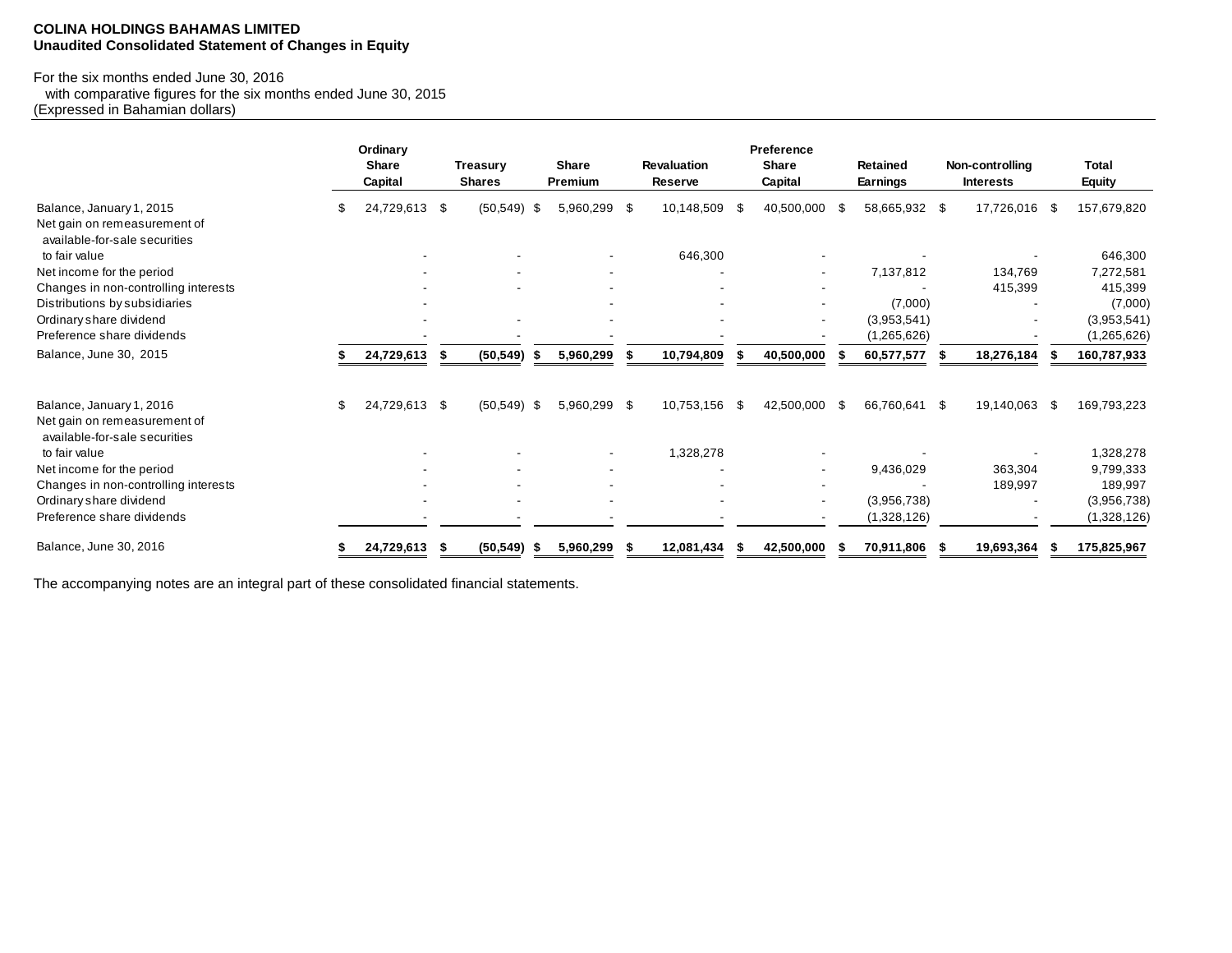#### **COLINA HOLDINGS BAHAMAS LIMITED Unaudited Consolidated Statement of Cash Flows**

#### For the six months ended June 30, 2016

with comparative figures for the six months ended June 30, 2015

(Expressed in Bahamian dollars)

|                                                                                  | <b>6 Months Ended</b><br>June 30, 2016 |                |    | <b>6 Months Ended</b><br>June 30, 2015 |
|----------------------------------------------------------------------------------|----------------------------------------|----------------|----|----------------------------------------|
| Cash flows from operating activities:                                            |                                        |                |    |                                        |
| Net income                                                                       | \$                                     | 9.799.333      | \$ | 7,272,581                              |
| Adjustments to reconcile net income to net cash<br>used in operating activities: |                                        |                |    |                                        |
| Change in unrealized loss/(gain) on fair value                                   |                                        |                |    |                                        |
| through income securities                                                        |                                        | 1,333,969      |    | (1,286,752)                            |
| Increase in provision for future policy benefits                                 |                                        | 8,208,354      |    | 9,267,962                              |
| Changes in loss provisions for loans and receivables                             |                                        | 877,770        |    | 644,922                                |
| Depreciation and amortization charges                                            |                                        | 920,997        |    | 1,246,570                              |
| Net realized loss on fair value through                                          |                                        |                |    |                                        |
| income securities                                                                |                                        | 33,370         |    |                                        |
| Net realized gains on sale of available-for-sale                                 |                                        |                |    |                                        |
| securities                                                                       |                                        | (16,685)       |    | (1,545)                                |
| Interest income                                                                  |                                        | (15, 917, 819) |    | (15, 397, 534)                         |
| Dividend income                                                                  |                                        | (1,101,414)    |    | (983, 193)                             |
| Operating cash flows before changes in operating                                 |                                        |                |    |                                        |
| assets and liabilities                                                           |                                        | 4,137,875      |    | 763,011                                |
| Changes in operating assets and liabilities:                                     |                                        |                |    |                                        |
| Increase in other assets                                                         |                                        | (19,061,300)   |    | (1,935,203)                            |
| Decrease in other liabilities                                                    |                                        | (6, 174, 251)  |    | (2,764,515)                            |
| Net cash used in operating activities                                            |                                        | (21,097,676)   |    | (3,936,707)                            |

(Continued)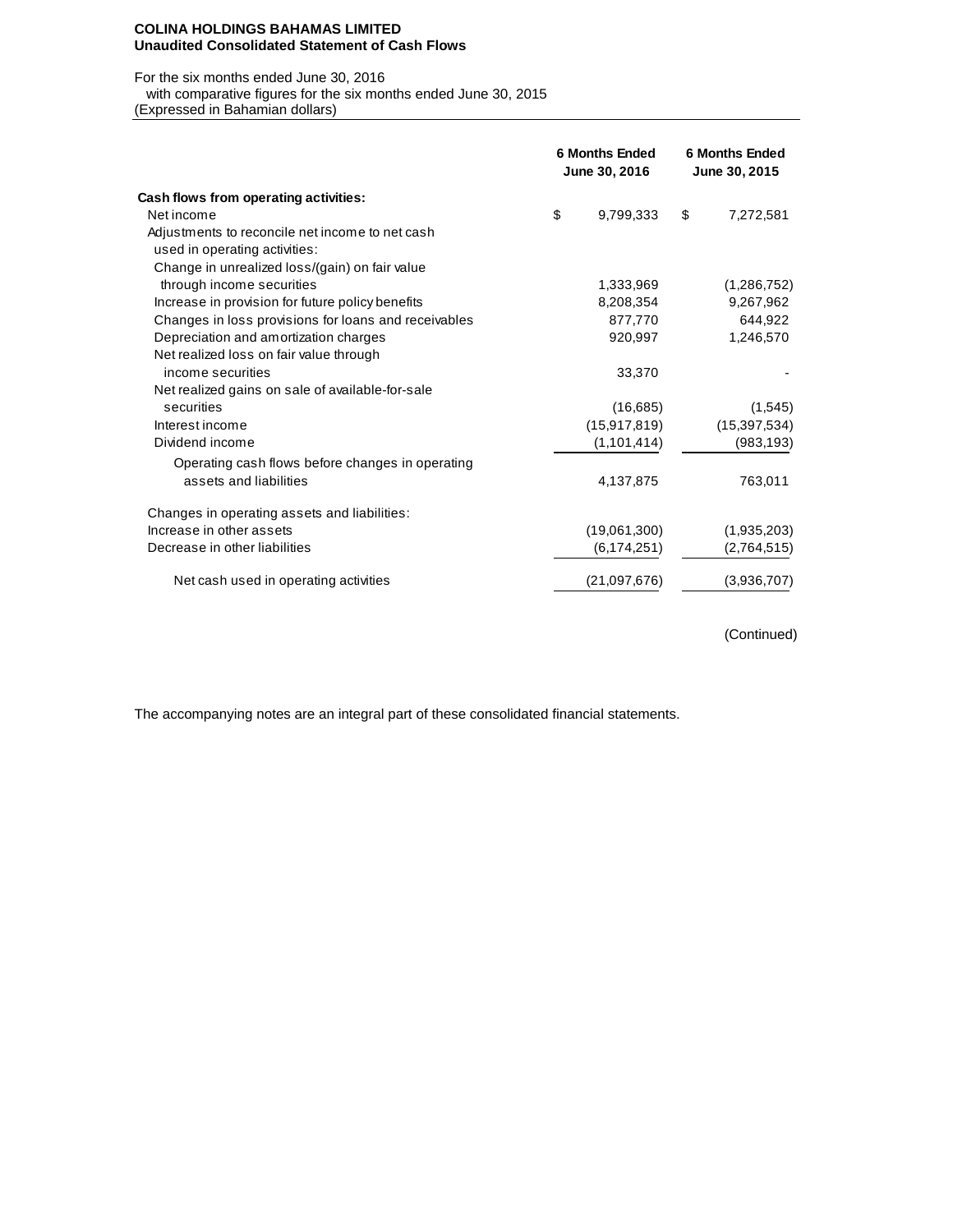#### **COLINA HOLDINGS BAHAMAS LIMITED Unaudited Consolidated Statement of Cash Flows**

#### For the six months ended June 30, 2016

 with comparative figures for the six months ended June 30, 2015 (Expressed in Bahamian dollars)

|                                                               | <b>6 Months Ended</b><br>June 30, 2016 | <b>6 Months Ended</b><br>June 30, 2015 |
|---------------------------------------------------------------|----------------------------------------|----------------------------------------|
| Cash flows from investing activities:                         |                                        |                                        |
| Changes in non-controlling interests                          | 189,997                                | 415,399                                |
| Decrease/(increase) in term deposits with original maturities |                                        |                                        |
| greater than 90 days                                          | 733,164                                | (20, 296, 356)                         |
| Fair value through income securities purchased                | (8,388,703)                            | (13,027,215)                           |
| Proceeds on disposal of fair value through income             |                                        |                                        |
| securities                                                    | 11,041,335                             | 7,568,322                              |
| Available-for-sale securities purchased                       | (2,505,231)                            | (8,242,550)                            |
| Proceeds on disposal of available-for-sale securities         | 827,157                                | 2,822,172                              |
| Increase/(decrease) in loans to policyholders                 | 180,214                                | (192, 789)                             |
| Additions to investment property                              | 36                                     |                                        |
| Net change in mortgage and commercial loans                   | 1,817,616                              | 2,545,467                              |
| Interest received                                             | 14,842,860                             | 14,966,276                             |
| Dividends received                                            | 1,101,414                              | 983,193                                |
| Additions to property and equipment                           | (60, 117)                              | (398, 262)                             |
| Net cash provided by/(used) in investing activities           | 19,779,742                             | (12, 856, 343)                         |
| Cash flows used in financing activities:                      |                                        |                                        |
| Distributions by subsidiaries                                 |                                        | (7,000)                                |
| Dividend to ordinary shareholders                             | (3.956.738)                            | (3,953,541)                            |
| Dividends to preference shareholders                          | (1,328,126)                            | (1,265,626)                            |
| Net cash used in financing activities                         | (5,284,864)                            | (5,226,167)                            |
| Net decrease in cash and cash equivalents                     | (6,602,798)                            | (22,019,217)                           |
| Cash and cash equivalents, beginning of period                | 29,321,317                             | 48,823,947                             |
| Cash and cash equivalents, end of period (Note 3)             | 22,718,519<br>\$                       | 26,804,730<br>\$                       |

(Concluded)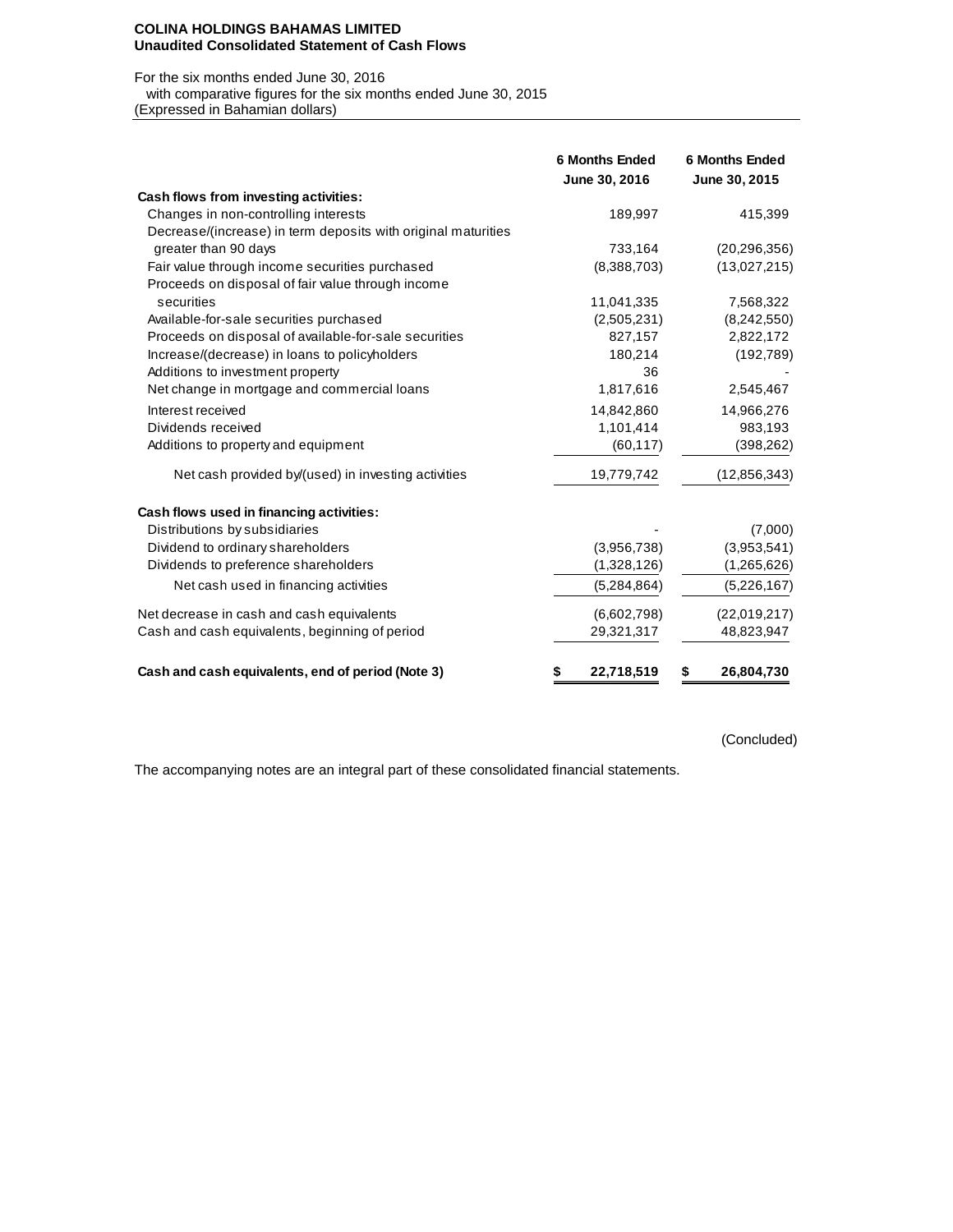For the period ended June 30, 2016 (Expressed in Bahamian dollars)

## **1. General Information**

Colina Holdings Bahamas Limited ("the Company") was incorporated under the laws of the Commonwealth of The Bahamas on July 6, 1993.

The Company acts principally as a holding company of its principal subsidiaries, Colina Insurance Limited ("Colina"), a wholly-owned life and health insurer incorporated in The Bahamas; Colina General Insurance Agency & Brokers Limited ("CGIA"), a wholly-owned general insurance agent and broker; and Colina Financial Advisors Ltd. ("CFAL"), a wholly-owned financial services company.

Colina is registered to operate as a life and health insurer in The Bahamas, The Cayman Islands, and The Turks and Caicos Islands. CGIA holds a dual registration as a general insurance broker and agent for operations in The Bahamas. CFAL is licensed as a broker dealer in The Bahamas.

The ordinary shares of the Company are listed on the Bahamas International Securities Exchange. At June 30, 2016 approximately 58.1% (2015: 58.1%) of the Company's issued ordinary shares were owned by AF Holdings Ltd. ("AFH") and 41.9% (2015: 41.9%) by the Bahamian public.

The registered office of the Company is located at Trinity Place Annex, Frederick and Shirley Streets, P.O. Box N-4805, Nassau, The Bahamas and its principal place of business is located at 308 East Bay Street, P.O. Box N-4728, Nassau, The Bahamas.

## **2. Significant Accounting Policies**

The consolidated financial statements have been prepared in accordance with International Financial Reporting Standards ("IFRS") for interim financial information. Accordingly, they do not include all of the information and footnotes required by IFRS for complete financial statements. In the opinion of management, these unaudited condensed consolidated financial statements reflect all adjustments (consisting of normal recurring accruals) considered necessary for a fair presentation of the Company's financial position and results of operations as at the end of and for the periods presented. All significant intercompany accounts and transactions have been eliminated from these statements. The preparation of unaudited condensed consolidated financial statements in conformity with IFRS requires management to make estimates and assumptions that affect the reported amounts of assets and liabilities and disclosure of contingent assets and liabilities at the date of the financial statements and the reported amounts of revenues and expenses during the reporting period. Actual results could differ from these estimates.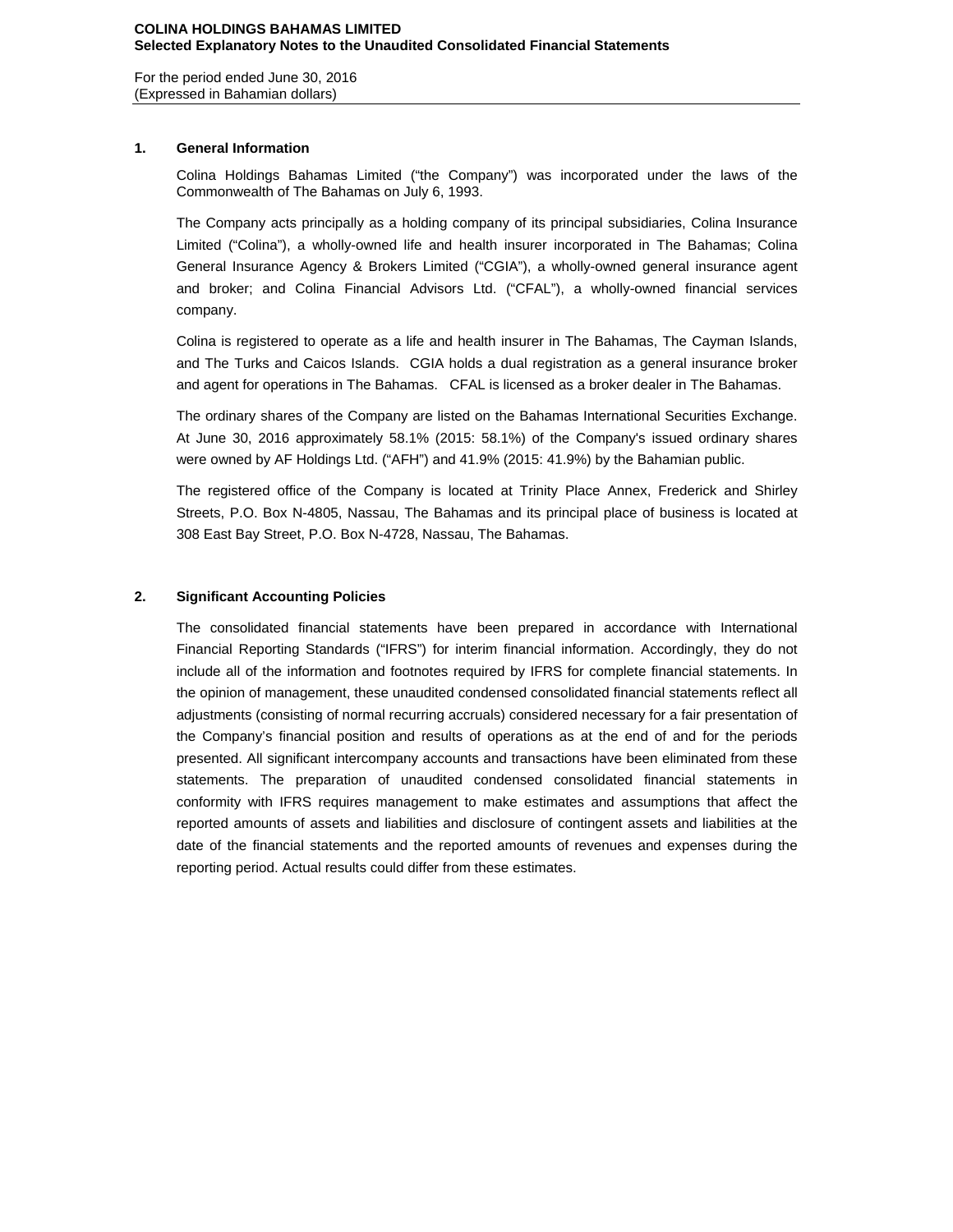#### **COLINA HOLDINGS BAHAMAS LIMITED Selected Explanatory Notes to the Unaudited Consolidated Financial Statements**

For the period ended June 30, 2016 (Expressed in Bahamian dollars)

## **3. Cash and Cash Equivalents**

For the purposes of the consolidated statement of cash flows, cash and cash equivalents are comprised of the following:

|                                            |    | <b>June 30,</b><br>2016 | <b>June 30,</b><br>2015 |              |  |  |
|--------------------------------------------|----|-------------------------|-------------------------|--------------|--|--|
| Term deposits                              | \$ | 44,172,090              | \$                      | 37,270,828   |  |  |
| Less: Deposits with original maturities of |    |                         |                         |              |  |  |
| greater than 90 days                       |    | (43,900,092)            |                         | (36,999,259) |  |  |
| Short-term deposits                        |    | 271,998                 |                         | 271,569      |  |  |
| Cash and demand balances                   |    | 33,185,440              |                         | 33,388,008   |  |  |
| Less: Bank overdraft                       |    | (10,738,919)            |                         | (6,854,847)  |  |  |
| Total cash and cash equivalents            | S  | 22,718,519              | S                       | 26,804,730   |  |  |

## **4. Basic Earnings Per Ordinary Share**

Basic earnings per ordinary share is calculated by dividing net income attributable to ordinary shareholders of the Company by the weighted average number of ordinary shares issued and outstanding during the period, excluding ordinary shares of the Company acquired by Colina held as treasury shares.

|                                                        | <b>6 Months</b><br><b>Ended</b><br>June 30, 2016 | <b>6 Months</b><br><b>Ended</b><br>June 30, 2015 |                                                  |  |  |
|--------------------------------------------------------|--------------------------------------------------|--------------------------------------------------|--------------------------------------------------|--|--|
| Net income attributable to equity shareholders         | 9,436,029                                        | \$                                               | 7,137,812                                        |  |  |
| Net income attributable to ordinary shareholders       | 8,107,903                                        |                                                  | 5,872,186                                        |  |  |
| Weighted average number of ordinary shares outstanding | 24,709,631                                       |                                                  | 24,709,631                                       |  |  |
| Basic earnings per ordinary share                      | 0.33                                             | \$                                               | 0.24                                             |  |  |
|                                                        | 3 Months<br><b>Ended</b><br>June 30, 2016        |                                                  | <b>3 Months</b><br><b>Ended</b><br>June 30, 2015 |  |  |
| Net income attributable to equity shareholders         | \$<br>4,008,920                                  | \$                                               | 2,161,942                                        |  |  |
| Net income attributable to ordinary shareholders       | 3,344,856                                        |                                                  | 1,529,129                                        |  |  |

Basic earnings per ordinary share 1.1 Contract the State of Section 3.006 \$ 0.14 \$ 0.06

Dividends to the Company's shareholders are recognized as a liability in the period in which they are declared by the Board of Directors. Dividends paid by the Company to ordinary shareholders in the period totalled \$3,956,738 (\$0.16 per share) (2015: \$3,953,541 (\$0.16 per share)).

Weighted average number of ordinary shares outstanding 24,709,631 24,709,631

Dividends paid by the Company to the Class "A" preference shareholders during the period totalled \$1,328,126 (2015: \$1,265,626).

The Company does not have any dilutive shares.